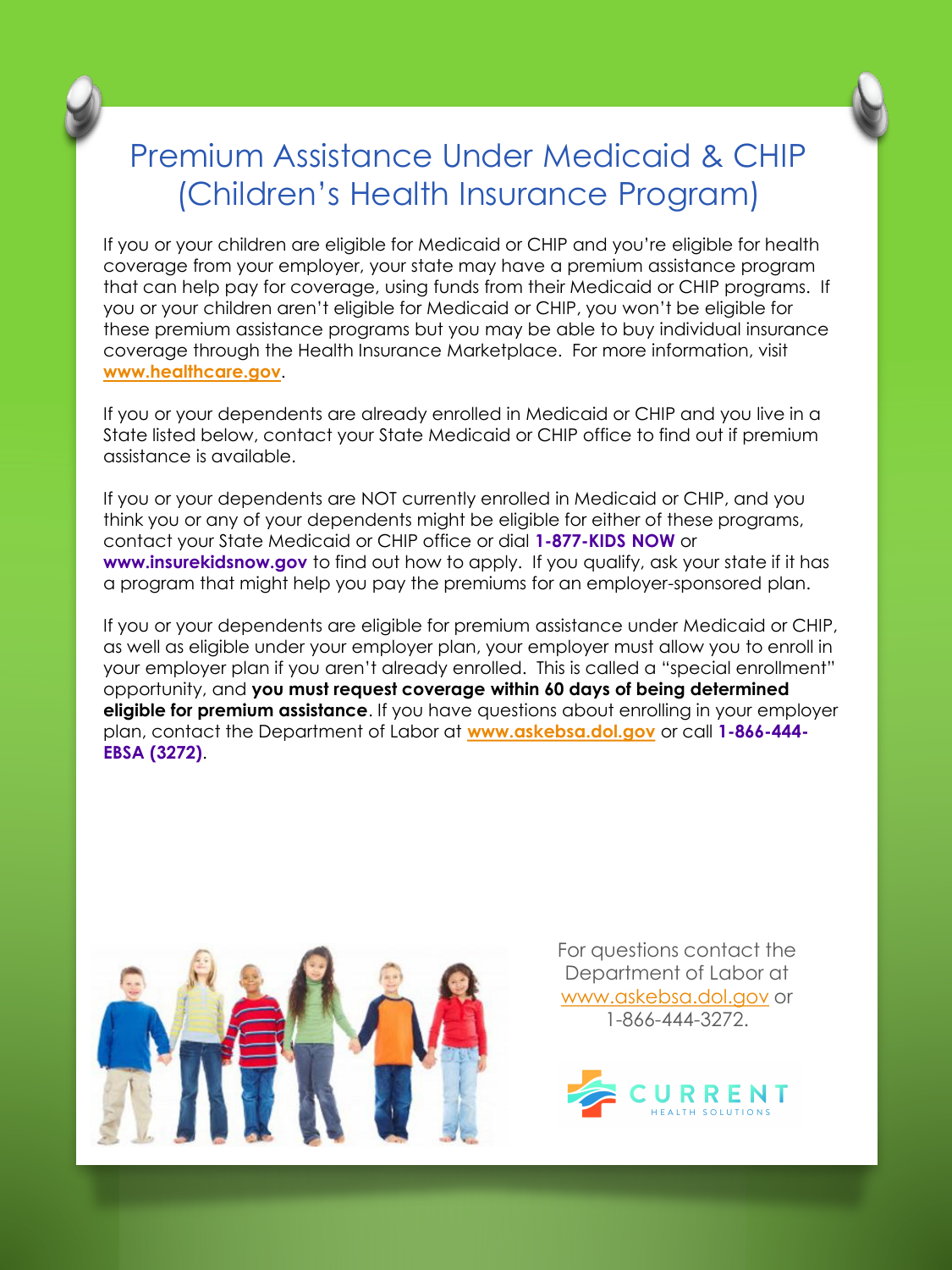

**If you live in one of the following states, you may be eligible for assistance paying your employer health plan premiums. The following list of states is current as of July 31, 2015. Contact your State for more information on eligibility.**

| <b>ALABAMA - Medicaid</b>                                                                                                                        | <b>GEORGIA - Medicaid</b>                                                                                                                                                                                |
|--------------------------------------------------------------------------------------------------------------------------------------------------|----------------------------------------------------------------------------------------------------------------------------------------------------------------------------------------------------------|
| Website: www.myalhipp.com<br>Phone: 1-855-692-5447                                                                                               | Website: http://dch.georgia.gov/<br>- Click on Programs, then Medicaid, then Health Insurance<br>Premium Payment (HIPP)<br>Phone: 404-656-4507                                                           |
| <b>ALASKA - Medicaid</b>                                                                                                                         | <b>INDIANA</b> - Medicaid                                                                                                                                                                                |
| Website: http://health.hss.state.ak.us/dpa/programs/medicaid/<br>Phone (Outside of Anchorage): 1-888-318-8890<br>Phone (Anchorage): 907-269-6529 | Website: http://www.in.gov/fssa<br>Phone: 1-800-889-9949                                                                                                                                                 |
| <b>COLORADO - Medicaid</b>                                                                                                                       | <b>IOWA</b> – Medicaid                                                                                                                                                                                   |
| Medicaid Website: http://www.colorado.gov/hcpf<br>Medicaid Customer Contact Center: 1-800-221-3943                                               | Website: www.dhs.state.ia.us/hipp/<br>Phone: 1-888-346-9562                                                                                                                                              |
| <b>FLORIDA</b> – Medicaid                                                                                                                        | <b>KANSAS - Medicaid</b>                                                                                                                                                                                 |
| Website: https://www.flmedicaidtplrecovery.com/<br>Phone: 1-877-357-3268                                                                         | Website: http://www.kdheks.gov/hcf/<br>Phone: 1-800-792-4884                                                                                                                                             |
| <b>KENTUCKY-Medicaid</b>                                                                                                                         | <b>NEW HAMPSHIRE - Medicaid</b>                                                                                                                                                                          |
| Website: http://chfs.ky.gov/dms/default.htm<br>Phone: 1-800-635-2570                                                                             | Website: http://www.dhhs.nh.gov/oii/documents/hippapp.pdf<br>Phone: 603-271-5218                                                                                                                         |
| <b>LOUISIANA - Medicaid</b>                                                                                                                      | <b>NEW JERSEY - Medicaid and CHIP</b>                                                                                                                                                                    |
| Website: http://dhh.louisiana.gov/index.cfm/subhome/1/n/331<br>Phone: 1-888-695-2447                                                             | Medicaid Website: http://www.state.nj.us/humanservices/<br>dmahs/clients/medicaid/<br>Medicaid Phone: 609-631-2392<br>CHIP Website: http://www.njfamilycare.org/index.html<br>CHIP Phone: 1-800-701-0710 |
| <b>MAINE - Medicaid</b>                                                                                                                          | <b>NEW YORK - Medicaid</b>                                                                                                                                                                               |
| Website: http://www.maine.gov/dhhs/ofi/public-<br>assistance/index.html<br>Phone: 1-800-977-6740<br>TTY 1-800-977-6741                           | Website: http://www.nyhealth.gov/health_care/medicaid/<br>Phone: 1-800-541-2831                                                                                                                          |
| <b>MASSACHUSETTS - Medicaid and CHIP</b>                                                                                                         | <b>NORTH CAROLINA - Medicaid</b>                                                                                                                                                                         |
| Website: http://www.mass.gov/MassHealth<br>Phone: 1-800-462-1120                                                                                 | Website: http://www.ncdhhs.gov/dma<br>Phone: 919-855-4100                                                                                                                                                |
| <b>MINNESOTA - Medicaid</b>                                                                                                                      | <b>NORTH DAKOTA - Medicaid</b>                                                                                                                                                                           |
| Website: http://www.dhs.state.mn.us/id_006254<br>Click on Health Care, then Medical Assistance<br>Phone: 1-800-657-3739                          | Website: http://www.nd.gov/dhs/services/medicalserv/medicaid/<br>Phone: 1-800-755-2604                                                                                                                   |
| <b>MISSOURI-Medicaid</b>                                                                                                                         | <b>OKLAHOMA</b> - Medicaid and CHIP                                                                                                                                                                      |
| Website: http://www.dss.mo.gov/mhd/participants/pages/hipp.htm<br>Phone: 573-751-2005                                                            | Website: http://www.insureoklahoma.org<br>Phone: 1-888-365-3742                                                                                                                                          |
| <b>MONTANA</b> - Medicaid                                                                                                                        | <b>OREGON-Medicaid</b>                                                                                                                                                                                   |
| Website: http://medicaid.mt.gov/member<br>Phone: 1-800-694-3084                                                                                  | Website: http://www.oregonhealthykids.gov<br>http://www.hijossaludablesoregon.gov                                                                                                                        |
|                                                                                                                                                  | Phone: 1-800-699-9075                                                                                                                                                                                    |
| <b>NEBRASKA - Medicaid</b>                                                                                                                       | <b>PENNSYLVANIA - Medicaid</b>                                                                                                                                                                           |
| Website: www.ACCESSNebraska.ne.gov<br>Phone: 1-855-632-7633                                                                                      | Website: http://www.dhs.state.pa.us/hipp<br>Phone: 1-800-692-7462                                                                                                                                        |
| <b>NEVADA</b> - Medicaid                                                                                                                         | <b>RHODE ISLAND - Medicaid</b>                                                                                                                                                                           |
| Medicaid Website: http://dwss.nv.gov/<br>Medicaid Phone: 1-800-992-0900                                                                          | Website: http://www.eohhs.ri.gov/<br>Phone: 401-462-5300                                                                                                                                                 |